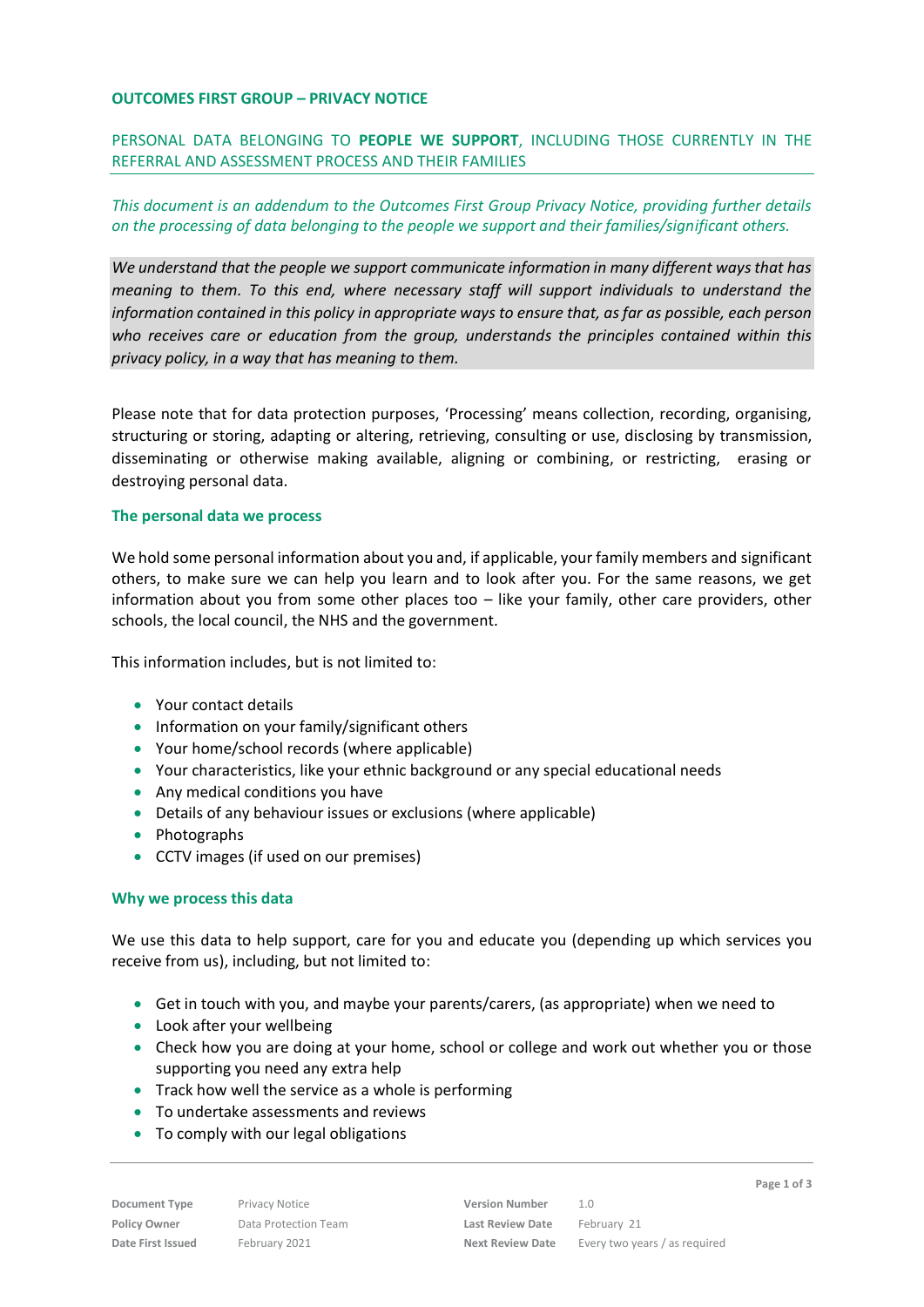## **Our legal basis for using this data**

We will only process your personal information when the Law allows us or requires us to do so. Most often, we will use your information where:

- We need to comply with the Law which includes the information we must process in accordance with legal obligations we must comply with when providing our services
- We need to use it to carry out a task in the public interest (in order to safeguard you for example)

Sometimes, we may also use your personal information where:

- You, or your parents/carers (as appropriate) have given us permission to use it in a certain way
- We need to protect your interests (or someone else's interest)
- Where we, or a third party have a legitimate interest in processing your information
- To carry out a task in the public interest
- We have a legal obligation

A legitimate interest is when we have a business or commercial reason to use your information, so long as this is not overridden by your own rights and interests. We will carry out an assessment when relying on legitimate interests, to balance our interests against your own.

### **Collecting this information**

While in most cases you, or your parents/carers, or a local authority (as appropriate) must provide the personal information we nee, there are some occasions when you can choose whether to provide the data. We will always tell you if it is optional. If you must provide the data, we will explain what might happen if you refuse.

Where we have requested permission to use your data, you or your parents/carers, (as appropriate) may withdraw this at any time. We will make this clear when we ask for permission, and explain how to go about withdrawing consent.

### **How we store this data**

We will keep personal information about you while you are at our service. We may also keep it after you have left, where we are required to by Law. We have a Data Retention & Disposal Policy, which sets out how long we must keep information about you and you can request a copy of this policy from the staff who support you.

### **Data sharing**

We do not share personal information about you with anyone else without permission from you, or your parents/carers if necessary, unless the Law allows us to do so, for example with, but not limited to:

- *Local Authorities – to meet our legal duties to share certain information with it, such as concerns about your care, safety and school exclusions*
- *The Regulator (a government department such as Ofsted, Estyn, The Care Quality Commission, Care Inspectorate Scotland or Care Inspectorate Wales)*
- *Your family and representatives*

**Page 2 of 3**